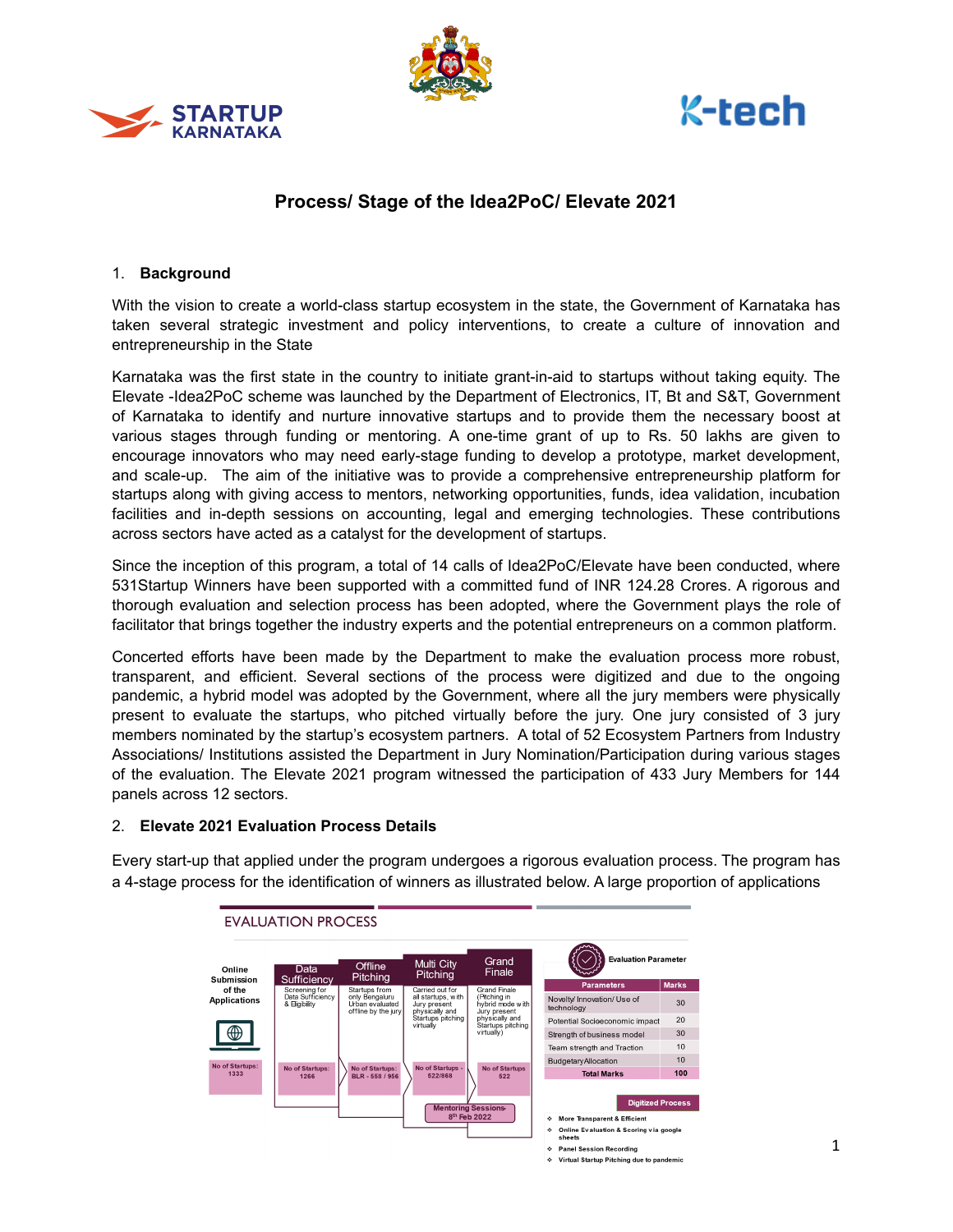





were received from the Bangalore Urban district and were required to undergo an additional evaluation (stage 2) for filtration. To encourage the startups coming from Beyond Bengaluru regions, after Stage 1, were evaluated directly for stage 3- Multicity Pitching Stage.

## **A. Evaluation Scoring Parameters**

Each startup, at each stage, were evaluated by the Jury on total 100 marks on the following 5 parameters

| <b>Parameters</b>                      | <b>Marks</b> |
|----------------------------------------|--------------|
| Novelty/ Innovation/ Use of technology | 30           |
| Potential Socio-economic impact        | 20           |
| Strength of business model             | 30           |
| Team strength and Traction             | 10           |
| <b>Budgetary Allocation</b>            | 10           |
| <b>Total Marks</b>                     | 100          |

## **B. Idea2PoC Evaluation Committee**

Idea2PoC Evaluation Committee has been constituted under the Chairmanship of Additional Chief Secretary, Department of Electronics, IT, Bt and S&T, Government of Karnataka with industry representatives from IIITB, ABLE, NASSCOM, STPI, IESA, ABAI and Chairman , Vision Group Startups. At various stages of the evaluation, the Committee is briefed on the stage analysis and the plans for the subsequent stages. The committee shall make the final decision regarding the shortlisting of the applicants and the average cut-off score to be set for the Startups at each stage.

## **C. Stage of the Idea2PoC/ Elevate 2021**

### **i. Online Submission of the Applications**

Online applications are invited from eligible startups across the state through the Karnataka Startup portal. A total number of 1,333 applications were received between Sep 01 to Sep 30, 2021.

## ii. **Stage 1 - Data Sufficiency & Eligibility**

Basic Data sufficiency and Eligibility evaluation were conducted based on the below-detailed eligibility criteria. A total of 1,266 applications qualified

- Should be an entity (Pvt. Ltd/ OPC/ LLP/ Partnership Firms) Registered or Incorporated in Karnataka.
- Total revenue generated in terms of turnover from the date of incorporation should be less than INR 100 Crore
- Startups should not have crossed 10 years from the DATE of INCORPORATION/ REGISTRATION Certificate
- Startups/Entity working towards innovation, development or improvement of products or processes or services, or if it is a scalable business model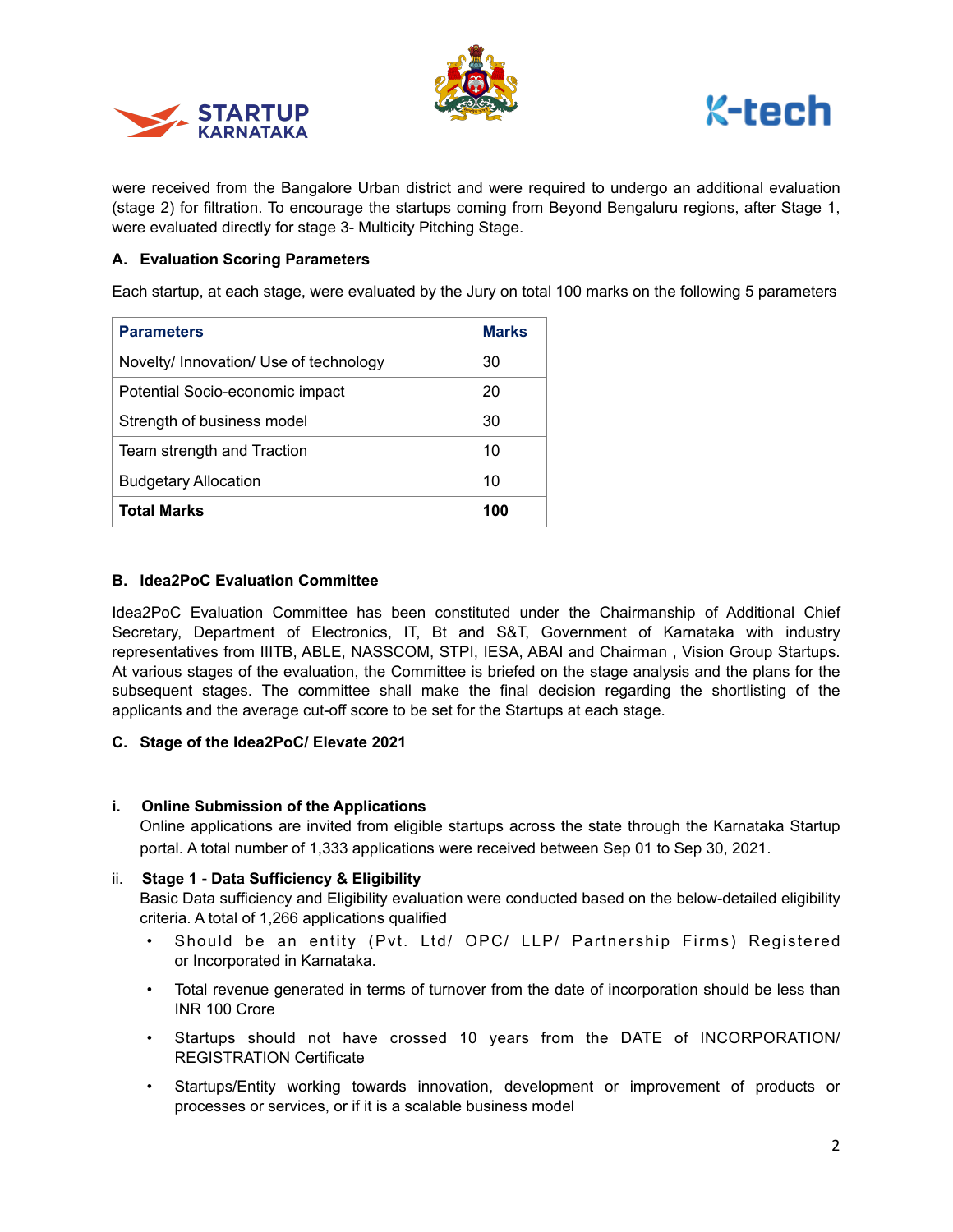





# iii. **Stage 2 - Offline Pitching (Only for Bengaluru Urban Applicants)**

Each applicant from the Bengaluru Urban district had to undergo an offline evaluation by a 3-member jury panel with members from academia, accelerators and incubators, and industry associations, as nominated by the Startup Ecosystem partners. A total of 40 jury panels comprising 120 members conducted the evaluation of the 956 startups, from 13 sectors, on the aforementioned evaluation parameters.

Considering the cut-off set in previous Elevate/ Idea2PoC calls, startups with an average score of 60 and above were shortlisted for Stage 3. A total of 956 Startups from Bengaluru Urban were evaluated and 558 were successfully shortlisted for the next stage.

### iv. **Stage 3 – Multi-City Pitching** (MCP)

At this stage, the startups pitched their innovations, virtually, in front of a three-member jury panel. Based on their geographic location, startups were categorized under various clusters (Kalaburagi, Mangaluru, Belagavi, Mysuru, Bengaluru Rural, and Urban District) and the jury members representing academia, and accelerators, incubators, and industry associations were nominated from the respective clusters by the ecosystem partners. Jury members were physically present at the clusters to evaluate the pitch at Kalaburagi, Mangaluru, Belagavi, Mysuru, and Bengaluru Rural cluster and Bengaluru Urban. A total of 60 panels of 181 jury members evaluated the startups under this stage.

Upon completion of this stage, the analysis was presented to the Idea2PoC Evaluation Committee for their approval. To give thrust to inclusivity and equity and encourage women entrepreneurs, the committee approved all women applicants from Beyond Bengaluru, who reached Stage 3, to be shortlisted for the Grand Finale. For the remaining, applicants, the committee decided to set the average score cut-off at 60 and above to shortlist startups for the Grand finale. Out of the total 868 startups, a total of 522 startups qualified for the Grand Finale stage

### **v. Mentoring Session**

Department, in association with the industry partners, organized a full-day mentoring session on 8th Feb 2022. Applicants shortlisted for the grand finale were mentored on strategies to make an impactful pitch presentation. Previous elevate winners who have been successful in their ventures were invited to share experiences of their entrepreneurial journey with the applicants.

### **vi. Stage 4 – Grand Finale**

A total of 522 startups qualified for the Grand Finale, pitched their ideas virtually in front of the jury panel. Senior industry members with high years of experience, representing academia, accelerators, incubators, and industry associations were nominated by the Startup Ecosystem partners. The stagewise evaluation was presented before the Idea2PoC Evaluation Committee for their final decision regarding the selection of the winners.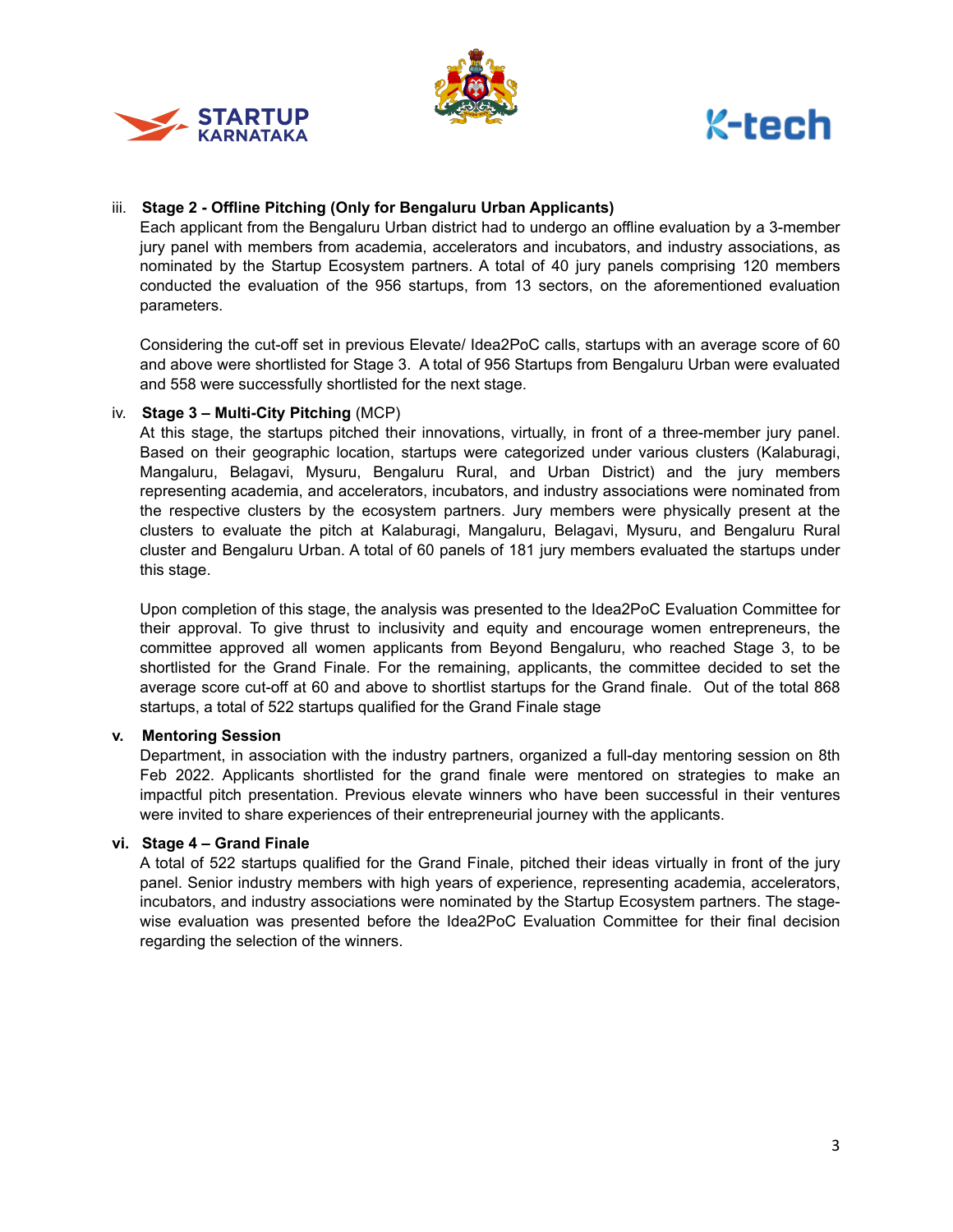





### 3. **Selection of the winners under Elevate 2021 by the Committee**

The Idea2PoC Evaluation Committee meeting under the Chairmanship of Additional Chief Secretary, Department of Electronics, IT, Bt and S&T, Government of Karnataka was conducted on 1st April 2022. The evaluation process and the final Startups shortlisted in the Grand Finale were presented for the decision regarding the cut-off marks to be set for the winner and the quantum of grant to be allocated.

Due to the overwhelming response received under the Elevate 2021 and considering the budget allocated for the program, approximately 100 startups could be selected. The committee unanimously gave its approval to select 107 Startups as winners under Idea2PoC - Elevate 2021 with an average score cut off >=73, and the grant amount proportionate to the scores awarded by the jury members. In addition to this, 38 women startups from Beyond Bengaluru, with an average cut-off score of >=62 up to 78, were selected by the committee under the Amrita Startups 2021 program.

**\*\*\*\*\*\*\*\*\*\*\*\*\*\*\*\*\*\*\*\*\*\*\*\*\*\*\*\*\*\*\*\*\*\*\*\*\*\*\*\*\*\*\*\*\*\*\*\*\*\*\*\***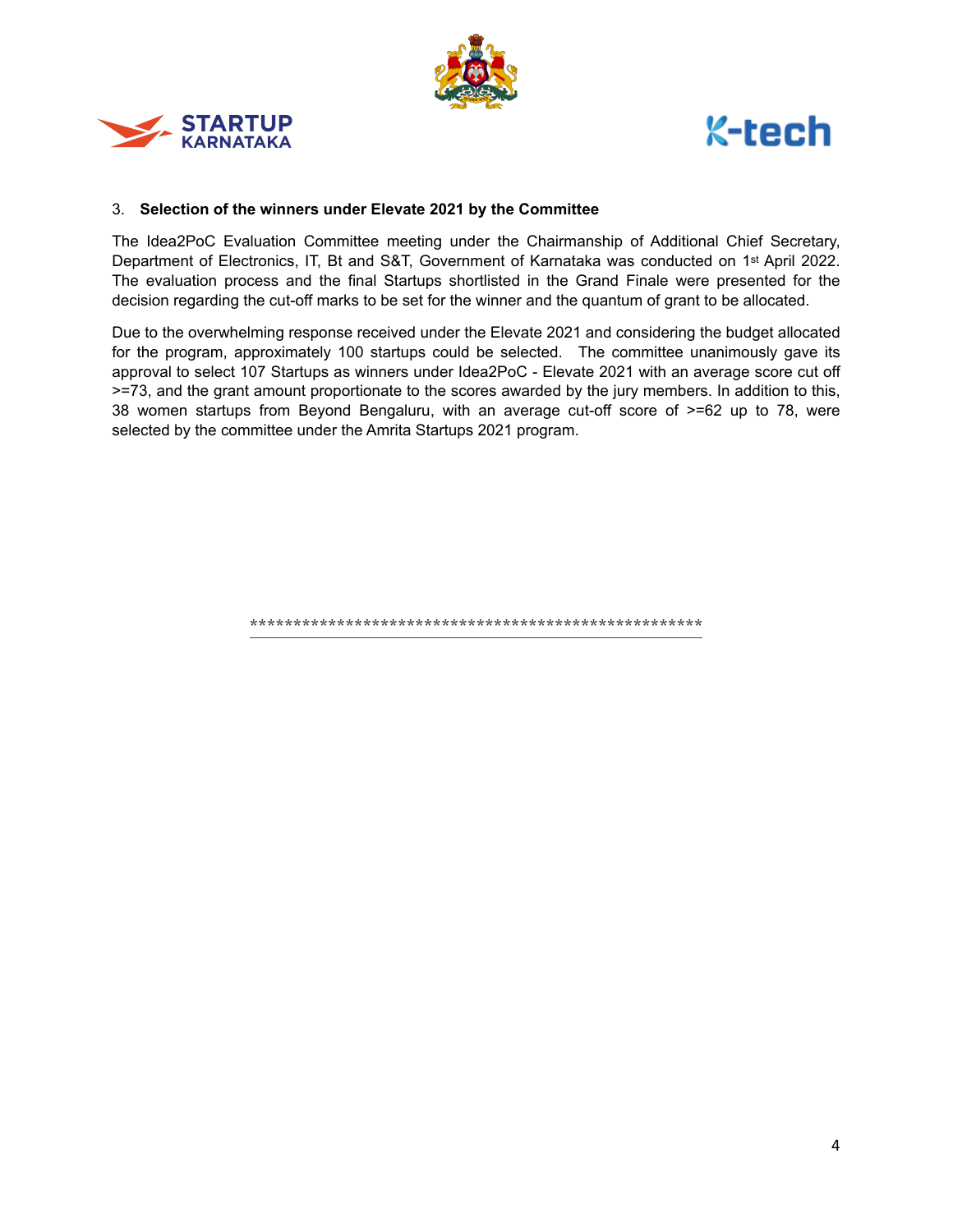





# **Process/ Stage of the Amrita 2021**

## **1. Background**

To commemorate the occasion of the 75<sup>th</sup> year of India's Independence, Amrita Startups 2021 was launched by the Department of El.,IT, Bt, and S&T, for identifying 100 Innovative Startups by SC / ST, OBC and Minorities under the Idea2PoC Scheme. Startups under the SC/ST category have been selected under the Elevate Unnati 2021 call. Amrita Startups 2021 call was conducted to select startups under OBC and Minority categories. The Backward Class Welfare Department and Minority Welfare Department, Government of Karnataka will support startups led /co-lead by OBC and Minorities with a one-time grant of up to **INR. 25 lakhs**, to aid entrepreneurs in early-stage funding.

A rigorous and thorough evaluation and selection process has been adopted, where the Government plays the role of facilitator that brings together the industry experts and the potential entrepreneurs on a common platform. Concerted efforts have been made by the Department to make the evaluation process more robust, transparent, and efficient. Several sections of the process were digitized. Due to the ongoing pandemic, a hybrid model was adopted by the Government, where all the jury members were physically present to evaluate the startups, who pitched virtually before the jury panel. One panel consisted of 3 jury members nominated by the startup ecosystem partners.

A total of 52 Ecosystem Partners from Industry Associations/ Institutions assisted the Department in Jury Nomination/Participation during various stages of the evaluation. The Amrita Startups 2021 program witnessed the participation of 44 Jury Members.

## **2. Amrita Startups 2021 Evaluation Process Details**

# **A. Evaluation Scoring Parameters**

Each startup under Amrita Startups 2021 was evaluated by the Jury with a total of 100 marks on the following 5 parameters

| <b>Parameters</b>                      | <b>Marks</b> |
|----------------------------------------|--------------|
| Novelty/ Innovation/ Use of technology | 30           |
| Potential Socio-economic impact        | 20           |
| Strength of business model             | 30           |
| Team strength and Traction             | 10           |
| <b>Budgetary Allocation</b>            | 10           |
| <b>Total Marks</b>                     | 100          |

## **B. Idea2PoC Evaluation Committee**

Idea2PoC Evaluation Committee has been constituted under the Chairmanship of Additional Chief Secretary, Department of Electronics, IT, Bt and S&T, Government of Karnataka with representatives from IIITB, ABLE, NASSCOM, STPI, IESA, ABAI and Chairman, Vision Group Startups. At various stages of the evaluation, the Committee is briefed on the stage-wise analysis and the plans for the subsequent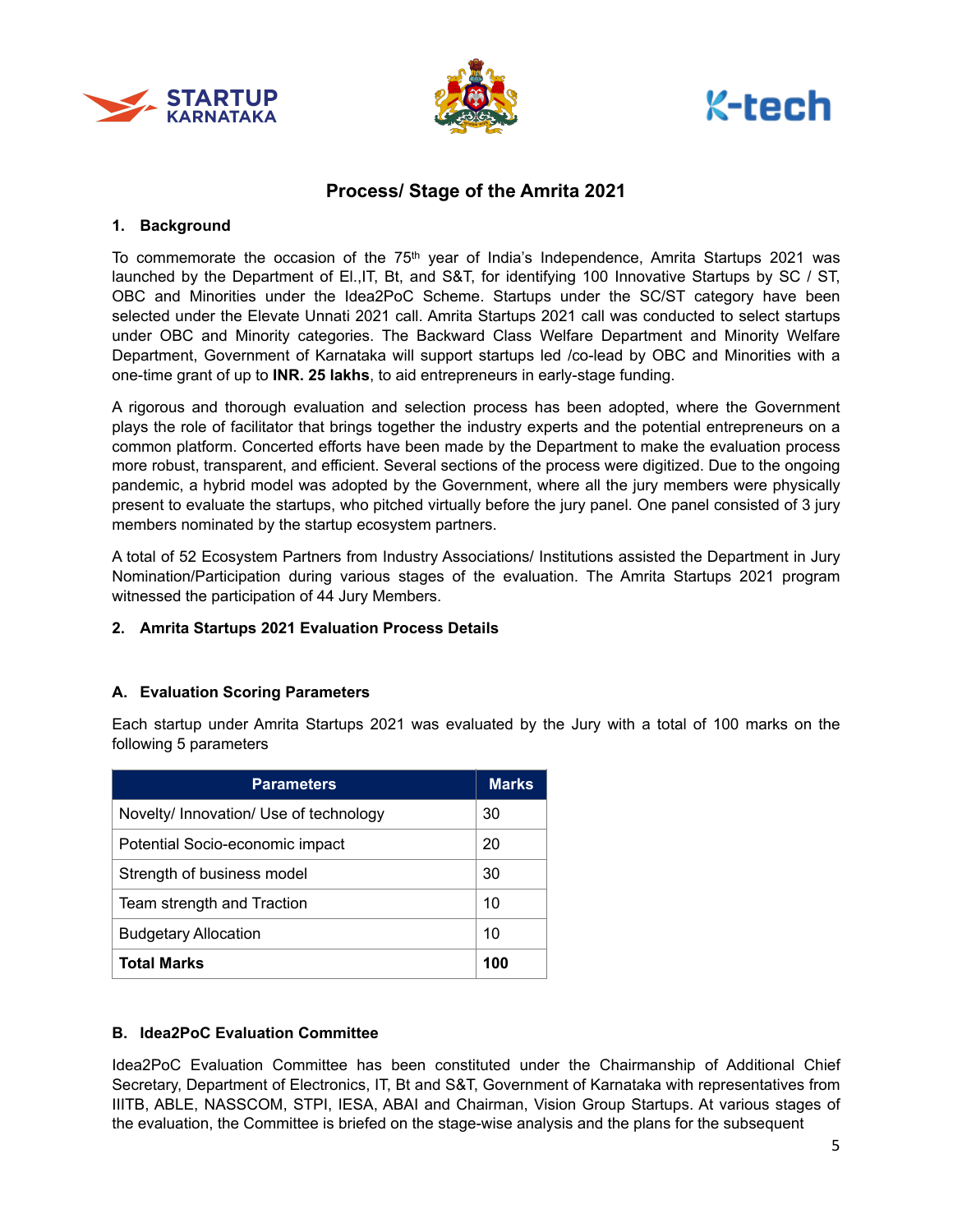





stages. The committee shall make the final decision regarding the shortlisting of the applicants and the average cut-off score to be set for the Startups at each stage.

### **C. Evaluation Stage of the Amrita 2021**

Every start-up that applied under the program had to undergo a 3-stage rigorous evaluation process

### **i. Online Submission of the Applications**

The application window was open from 20th December 2021 to 29th January 2022 and a total of 145 applications were received across various sectors, of which 101 applications were received from OBC and 44 from Minority entrepreneurs

### ii. **Stage 1 - Data Sufficiency & Eligibility**

Applications complying with the eligibility criteria as per the Startup Policy and Amrita Startups 2021 Guidelines (OBC & Minority category) were selected. Out of the 145 applications, a total of 92 Applications were shortlisted for the next stage of evaluation.

- Should be an entity (Pvt Ltd./OPC// Partnership Firms) Registered or Incorporated in Karnataka.
- Total revenue generated in terms of turnover from the date of incorporation should be less than INR 100 Crore
- Startups should not have crossed 10 years from the date of incorporation/ registration Certificate as of 18th September 2021.
- Startups/Entity working towards innovation, development or improvement of products or processes or services, or if it is a scalable business model with a high potential of employment generation or wealth creation.
- At least one of the Director(s)/ Partner(s) should belong to OBC/Minority community and should hold a minimum of 51% Share in the company/ firm.
- Such OBC/Minority Director(s)/ Partner(s) should possess a valid digital caste certificate issued by the Revenue Department, Govt. of Karnataka with a valid RD NUMBER.
- Such OBC/Minority Director(s)/ Partner(s) should continue to be a part of the business for at least three years from the date of receiving benefits from the Department.
- Terms and conditions of ownership should NOT be altered to his/her advantage during the project.

### iii. **Stage 2 – Multi-City Online Pitching**

At this stage, the startups pitched their innovations, virtually, in front of a three-member jury panel from 28th February 2022 – to 4th March 2022. A total of 25 jury members evaluated the 92 startups under this stage. Jury members representing academia, accelerators, incubators, and industry associations were nominated from the respective clusters by the ecosystem partners.

Applicants scoring 45% and above were qualified for Stage 3- Grand Finale. A total of 67 applicants qualified for the Grand Finale round.